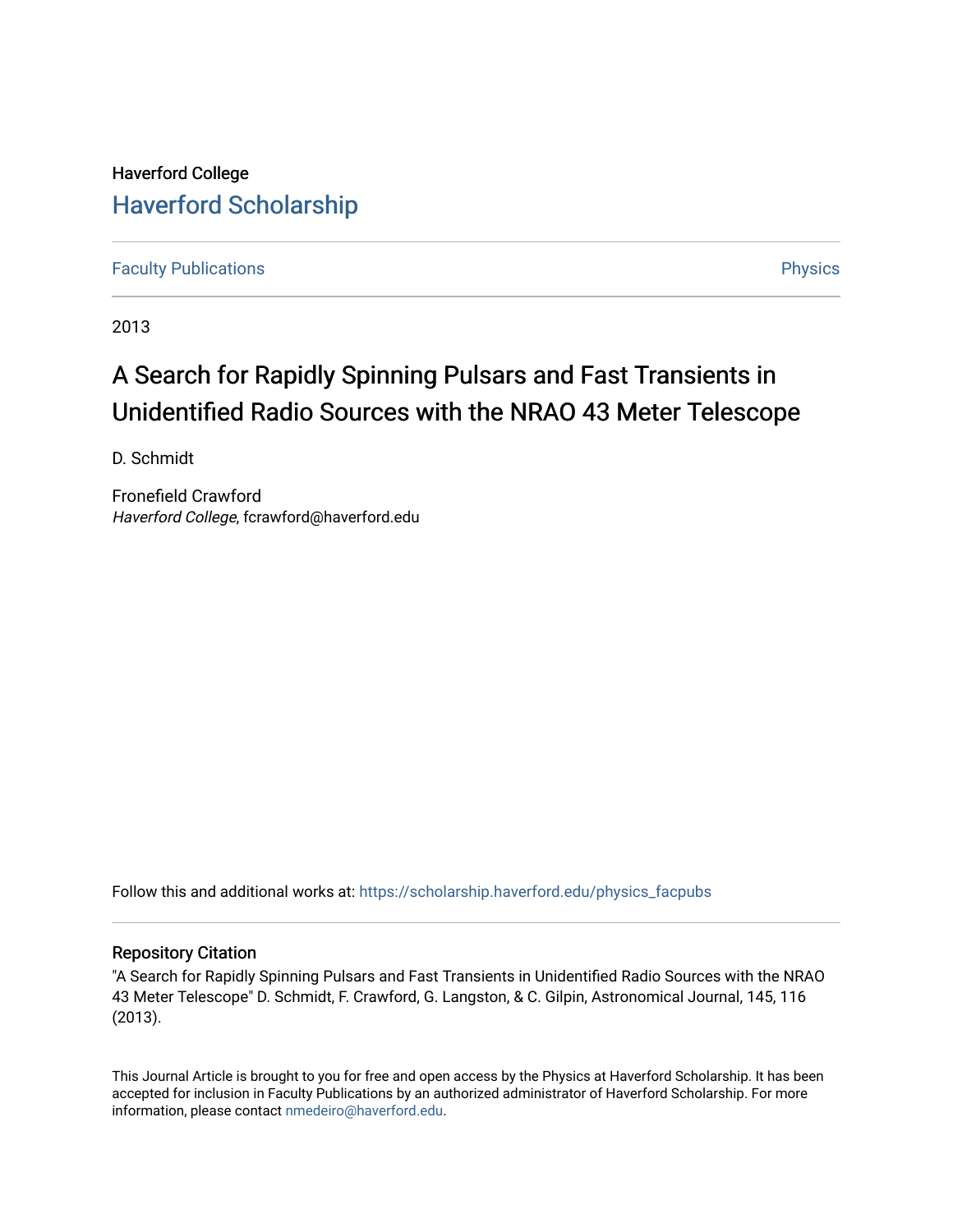## A SEARCH FOR RAPIDLY SPINNING PULSARS AND FAST TRANSIENTS IN UNIDENTIFIED RADIO SOURCES WITH THE NRAO 43 METER TELESCOPE

DEBORAH SCHMIDT<sup>1,2,3</sup>, FRONEFIELD CRAWFORD<sup>1</sup>, GLEN LANGSTON<sup>2</sup>, AND CLAIRE GILPIN<sup>1</sup> <sup>1</sup> Department of Physics and Astronomy, Franklin and Marshall College, P.O. Box 3003, Lancaster, PA 17604, USA<br><sup>2</sup> National Radio Astronomy Observatory, P.O. Box 2, Green Bank, WV 24944, USA<br><sup>3</sup> Department of Astronomy,

*Received 2012 September 14; accepted 2013 February 18; published 2013 March 15*

## ABSTRACT

We have searched 75 unidentified radio sources selected from the NRAO VLA Sky Survey catalog for the presence of rapidly spinning pulsars and short, dispersed radio bursts. The sources are radio bright, have no identifications or optical source coincidences, are more than 5% linearly polarized, and are spatially unresolved in the catalog. If these sources are fast-spinning pulsars (e.g., sub-millisecond pulsars), previous large-scale pulsar surveys may have missed detection due to instrumental and computational limitations, eclipsing effects, or diffractive scintillation. The discovery of a sub-millisecond pulsar would significantly constrain the neutron star equation of state and would have implications for models predicting a rapid slowdown of highly recycled X-ray pulsars to millisecond periods from, e.g., accretion disk decoupling. These same sources were previously searched unsuccessfully for pulsations at 610 MHz with the Lovell Telescope at Jodrell Bank. This new search was conducted at a different epoch with a new 800 MHz backend on the NRAO 43 m Telescope at a center frequency of 1200 MHz. Our search was sensitive to sub-millisecond pulsars in highly accelerated binary systems and to short transient pulses. No periodic or transient signals were detected from any of the target sources. We conclude that diffractive scintillation, dispersive smearing, and binary acceleration are unlikely to have prevented detection of the large majority of the sources if they are pulsars, though we cannot rule out eclipsing, nulling or intermittent emission, or radio interference as possible factors for some non-detections. Other (speculative) possibilities for what these sources might include radio-emitting magnetic cataclysmic variables or older pulsars with aligned magnetic and spin axes.

*Key words:* pulsars: general – surveys

## 1. INTRODUCTION

Radio pulsars have a wide range of spin periods, but no pulsar has yet been observed to be rotating faster than PSR J1748 $-2446$ ad, which has a spin period of  $P = 1.39$ ms (Hessels et al. [2006\)](#page-9-0). Models of the neutron star equation of state (EOS) and the properties of pulsars that have been spun up (recycled) via accretion from a companion suggest that pulsars with spin periods less than a millisecond ("sub-millisecond" pulsars) can exist structurally and could in principle be produced from the recycling process (e.g., Cook et al. [1994;](#page-8-0) Haensel et al. [1999\)](#page-9-0). A significant population of sub-millisecond pulsars may therefore be present in the Galaxy waiting to be discovered (see, e.g., Possenti et al. [1998\)](#page-9-0). However, some studies have suggested that a spin equilibrium is reached during accretion which limits the neutron star spin to larger (millisecond) periods. In these scenarios, the spin up from accretion is balanced by angular momentum loss through, e.g., an accretion disk*/*magnetosphere interaction (Patruno et al. [2012\)](#page-9-0) or the emission of gravitational radiation (Wagoner [1984;](#page-9-0) Bildsten [1998\)](#page-8-0). Ho et al. [\(2011\)](#page-9-0) provide a brief overview. A more recent model presented by Tauris [\(2012\)](#page-9-0) suggests that highly recycled neutron stars can be produced as sub-millisecond X-ray sources during the accretion phase, but that they are then rapidly spun down in the Roche lobe decoupling phase. In this case, the magnetosphere expands during the last phase of accretion, a large fraction of the rotational energy is dissipated, and the pulsar is not seen as a sub-millisecond pulsar when the radio emission turns on.

The discovery of a sub-millisecond pulsar would be of particular importance since it would falsify models suggesting that sub-millisecond radio pulsars should not be observed (see above) while also placing significant constraints on the largely

unknown EOS of neutron star matter (e.g., Lattimer & Prakash [2004\)](#page-9-0). However, sub-millisecond pulsars are difficult to detect owing to a number of selection effects. These include limitations in observing sensitivity, digital sampling rates, and frequency channel resolution, as well as eclipsing and acceleration effects if the pulsar is in a tight binary system. In fact, very rapidly spinning pulsars may be preferentially located in such eclipsing systems (Hessels et al. [2006;](#page-9-0) Hessels [2008\)](#page-9-0), making such systems even harder to detect. Large-area surveys having the necessary time and frequency resolution (as well as the required post-observation computational power for data processing) to detect such pulsars have not yet been feasible on the full sky. Therefore, targeting smaller areas likely to harbor pulsars remains one of the most promising avenues for trying to discover a sub-millisecond pulsar. Examples of this approach include the highly successful deep targeted radio searches of *Fermi γ* -ray sources (Ray et al. [2012,](#page-9-0) [2013\)](#page-9-0) in which an astonishing 44 new millisecond pulsars (MSPs) have recently been discovered.

Some pulsars are also known to exhibit detectable single pulses at irregular intervals. Notable examples of this type include the Crab pulsar (Staelin & Reifenstein [1968\)](#page-9-0) and the MSP PSR B1937+21 (Cognard et al. [1996\)](#page-8-0), both of which are also detectable as periodic sources. Other, more recently discovered sources of sporadic radio emission include rotating radio transients (RRATs; McLaughlin et al. [2006\)](#page-9-0), which are rotating neutron stars that are only detectable as transient burst sources.

In an effort to discover previously undetected millisecond and sub-millisecond pulsars, as well as to find new transient emitters, we have searched a sample of unidentified radio sources from the NRAO VLA Sky Survey (NVSS; Condon et al. [1998\)](#page-8-0). These sources were originally selected by Crawford et al. [\(2000\)](#page-9-0)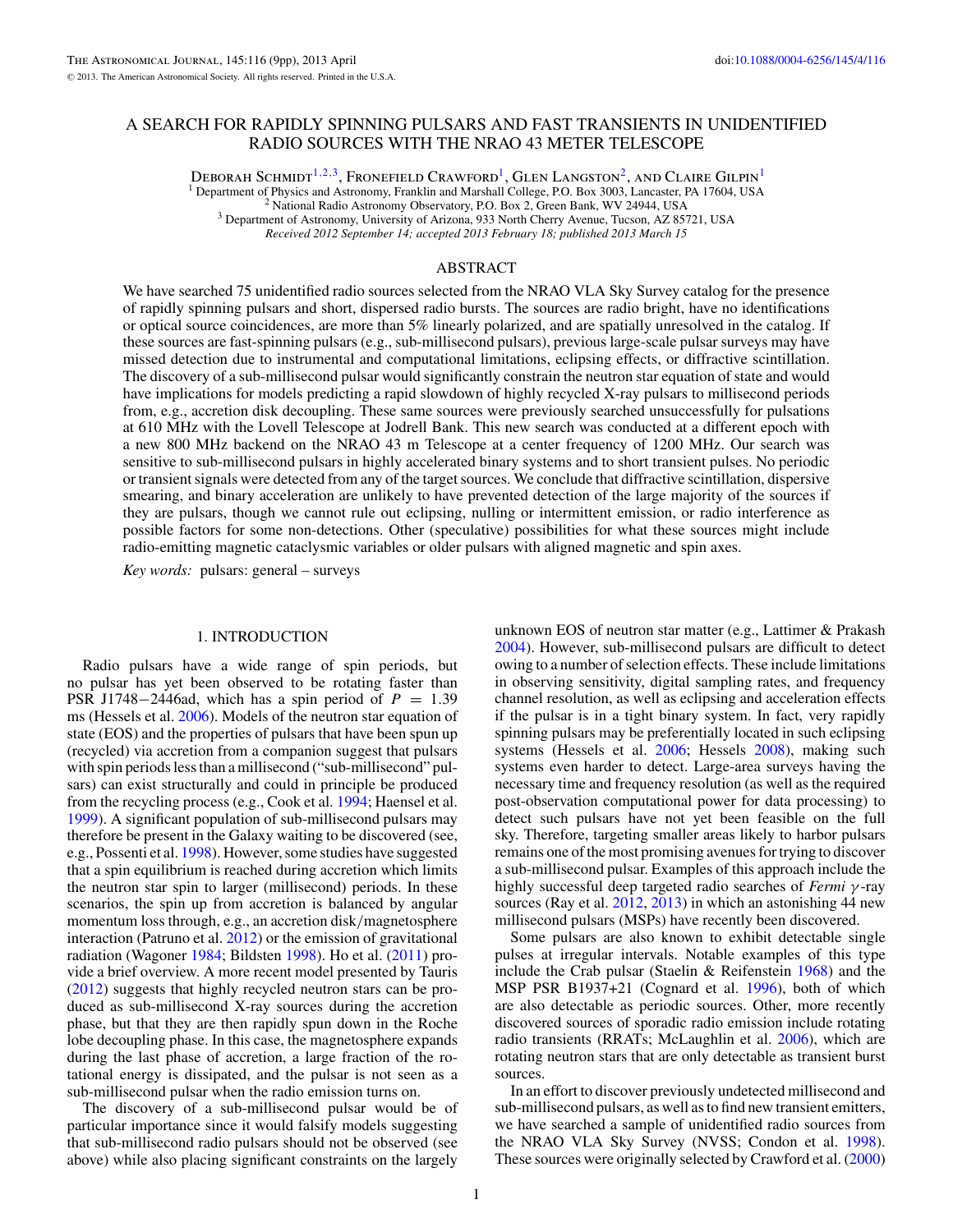for a similar pulsar search with the 76 m Lovell Telescope at the Jodrell Bank Observatory. We outline the source selection criteria below, which can also be found in Crawford et al. [\(2000\)](#page-9-0). The NVSS is a large-scale radio survey of the northern sky at 1400 MHz conducted with the Very Large Array (VLA). It covered declinations  $\delta$  > −40° in D and DnC configurations with a synthesized beam size of  $45$ . Position errors in the NVSS catalog are typically  $\lesssim$ 1″ for strong sources. The catalog contains  $\sim$ 3 × 10<sup>5</sup> sources with a flux density greater than 15 mJy, when local sources and unreliable survey regions are excluded (see, e.g., Blake & Wall [2002;](#page-8-0) Crawford [2009\)](#page-8-0). Many of the sources detected in the NVSS remain unidentified.

Owing to the large number of extended, resolved sources in the catalog, it was necessary to explicitly check for the point-like nature of those objects. Sources were checked for corresponding detections in the Faint Images of the Radio Sky at Twenty Centimeters (FIRST) survey (Becker et al. [1995\)](#page-8-0). The FIRST survey covered the north and south Galactic caps using VLA in B configuration with a synthesized beam size of 5*.* 4. For sources found in both the NVSS and FIRST catalogs, the corresponding flux densities were compared. If a source was extended, the better resolution of the FIRST survey would result in a lower flux density than the NVSS survey, since some of the flux would be resolved out. Therefore, sources were only included if their FIRST and NVSS flux densities agreed to within a few percent (indicating an unresolved, non-variable source) or if the FIRST flux density exceeded the NVSS flux density (indicating an unresolved scintillating source). For those sources outside of the FIRST survey region, observations were performed using VLA in B configuration to achieve the same angular resolution as the FIRST survey. The flux densities of the sources observed in these pointings were then compared with their NVSS values to eliminate any additional extended sources.

The target list was further reduced by requiring that the sources have no identifications with known sources (and no optical source coincidences), be radio bright (with a 1400 MHz flux density  $\geq 15$  mJy), be spatially unresolved in the NVSS catalog, and be more than 5% linearly polarized. The polarization criterion was used since pulsars often have a high degree of linear polarization (Lyne & Manchester [1988\)](#page-9-0), which makes polarized point radio sources good candidates to search. Although there is not a clear polarization cutoff separating the pulsar and extragalactic populations, a polarization threshold of 5% excludes about 90% of the identified non-pulsar population while retaining about 90% of the identified pulsar population (Han & Tian [1999;](#page-9-0) Crawford et al. [2000\)](#page-9-0).

Using these criteria, a list of 92 target sources was compiled and searched by Crawford et al. [\(2000\)](#page-9-0) for radio pulsations using the 76 m Lovell Telescope. No pulsations were detected from any of the target sources in that search, but no search for single pulses was done at that time. A recent re-analysis of these data using a search for single pulses revealed no new detections. Since the completion of the Crawford et al. [\(2000\)](#page-9-0) survey, 16 of the 92 target sources have been identified as extragalactic objects in  $SIMBAD<sup>4</sup>$  (see Table [1\)](#page-3-0). Some of the targets have also been detected in other radio surveys (listed in Table [1\)](#page-3-0) at different frequencies. In these cases we measured spectral indices for them (see Table [1\)](#page-3-0). All of the measured spectral index values are shallower than the average pulsar spectral index of  $\alpha = -1.6$ (Lorimer et al. [1995\)](#page-9-0), where  $\alpha$  is defined according to  $S \sim v^{\alpha}$  (*S*)

is flux density and *ν* is the observing frequency). This does not preclude these sources being pulsars, but they are not as steep as expected.

For our search, we have used the same set of selection criteria but have excluded the 16 sources that now have secure extragalactic identifications. One remaining source was not observed owing to telescope scheduling limitations, leaving 75 unidentified targets that we observed and searched. We checked the *Fermi* LAT 2 yr Point Source Catalog (2FGL; Nolan et al. [2012\)](#page-9-0) for coincidences with our targets and found that none lie within the 95% error ellipses of any of the *Fermi*sources. Table [1](#page-3-0) presents the full list of 92 sources from Table 1 of Crawford et al. [\(2000\)](#page-9-0). The 16 secure extragalactic identifications are indicated, as are the measured radio spectral index values (where available). This list represents just a small fraction (*<*0*.*1%) of the total number of sources in the NVSS catalog with flux densities greater than 15 mJy. Note that the flux densities and polarization fractions listed were obtained from revision 2.18 of the NVSS catalog<sup>5</sup> and in some cases are slightly different from the earlier catalog values presented in Table 1 of Crawford et al. [\(2000\)](#page-9-0).

## 2. MOTIVATION FOR NEW OBSERVATIONS

Starting in 2010 February, we conducted new observations of the 75 unidentified sources with the NRAO 43 m Telescope<sup>6</sup> at the Green Bank Observatory. Several factors motivated this. The first was the availability of the PRESTO<sup>7</sup> and SIGPROC<sup>8</sup> software packages, which are now widely used for pulsar data analysis (Ransom [2001;](#page-9-0) Ransom et al. [2002\)](#page-9-0). PRESTO and the single pulse search capability of SIGPROC were not available at the time of the search of Crawford et al. [\(2000\)](#page-9-0). The development of the Fourier-based search code in PRESTO for acceleration searches was also a major advancement for detecting binary pulsar systems in our search. The ability to conduct acceleration searches of the survey data is especially important for the detection of millisecond and sub-millisecond pulsars since approximately 80% of MSPs are known to be in binaries (e.g., Lorimer [2008\)](#page-9-0). Second, in the time that has passed since the original search, greatly increased computational power for acceleration searches has become feasible at a reasonable cost. Finally, a new high bandwidth (800 MHz) backend with fast sampling capability became available at the telescope (the West Virginia Ultimate Pulsar Processing Instrument (WUPPI); see, e.g., Mickaliger et al. [2012\)](#page-9-0). Sub-millisecond pulsars are in principle detectable with this instrument, and the wide bandwidth and many narrow frequency channels allow radio frequency interference (RFI) to be more easily recognized and excised. The 8 bit sampling and polyphase filterbank of WUPPI also mitigated RFI and reduced digitization loss compared to the 1 bit sampling in the Crawford et al. [\(2000\)](#page-9-0) search. The higher central observing frequency (1200 MHz versus 610 MHz for the previous survey) also helped reduce pulse broadening from interstellar dispersion and scattering. Table [2](#page-4-0) summarizes the different observing parameters for the two surveys. For our observing system, the dispersion broadening within channels was  $\sim$ 0.1 ms for DM = 100 pc cm<sup>-3</sup>. This value is comparable to the previous Jodrell Bank search observations which had narrower channels but also a lower central observing frequency (Crawford

<sup>5</sup> <http://www.cv.nrao.edu/nvss/NVSSlist.shtml>

<sup>6</sup> <http://www.gb.nrao.edu/43m/>

<sup>7</sup> [http://www.cv.nrao.edu/](http://www.cv.nrao.edu/~sransom/presto)∼sransom/presto <sup>8</sup> <http://sigproc.sourceforge.net>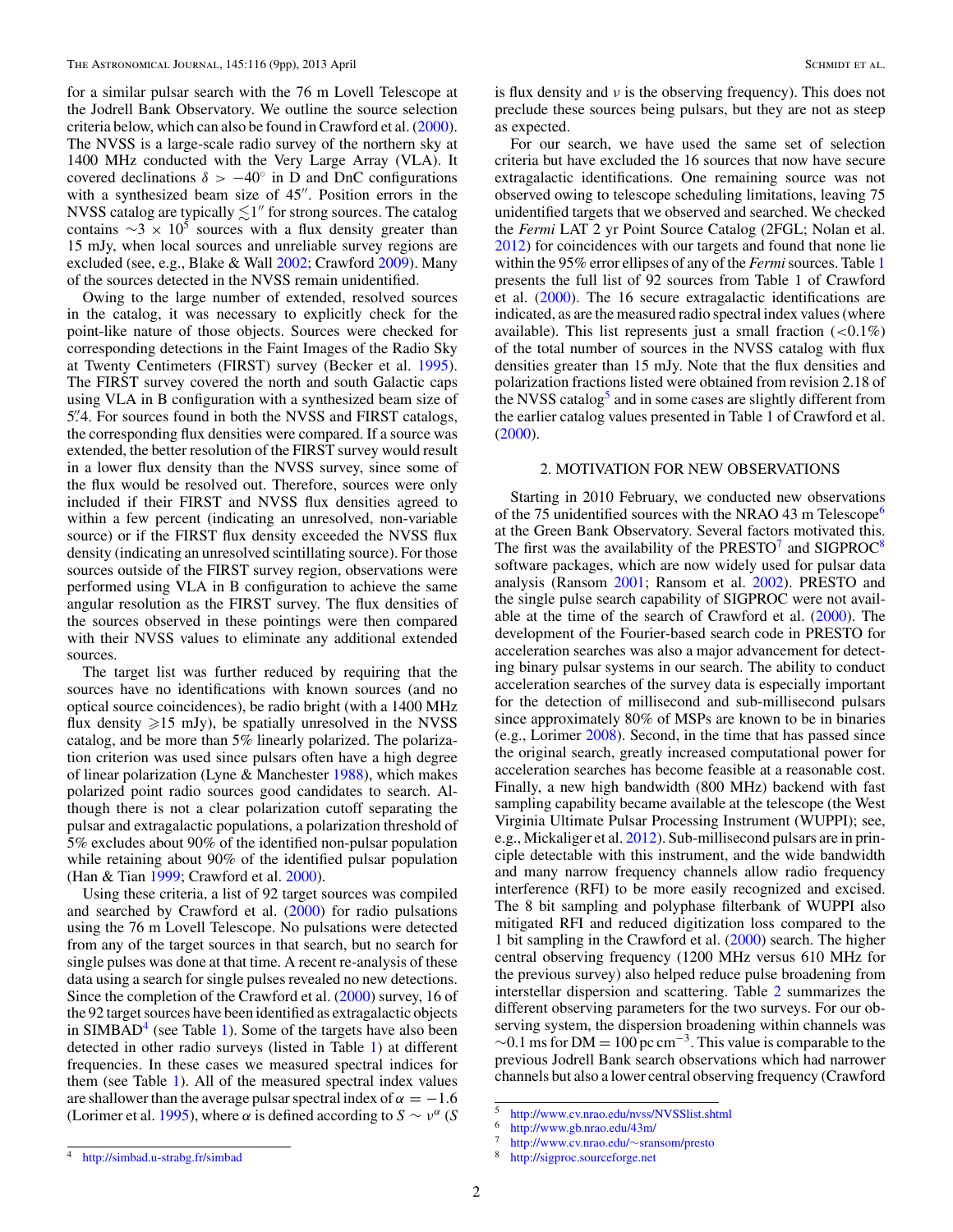**Table 1** NVSS Radio Source Targets

<span id="page-3-0"></span>

| <b>NVSS</b> Source               | $\alpha$ (J2000.0)         | $\delta$ (J2000.0)           | $S_{1400}$ <sup>a</sup> | Lin. Polnb  | Source ID <sup>c</sup> | $\alpha^{\text{d}}$ | Survey <sup>e</sup> |
|----------------------------------|----------------------------|------------------------------|-------------------------|-------------|------------------------|---------------------|---------------------|
|                                  | (h m s)                    | $(d \, m \, s)$              | (mJy)                   | $(\%)$      |                        |                     |                     |
| J000240-195252                   | 00 02 40.96                | $-195252.3$                  | 60                      | 9           |                        |                     |                     |
| J000404-114858                   | 00 04 04.90                | $-11$ 48 58.4                | 459                     | 6           | $\, {\bf B}$           |                     |                     |
| J001109-225458                   | 00 11 09.91                | $-22\,54\,58.5$              | 38                      | 10          |                        |                     |                     |
| J001444-280047                   | 00 14 44.06                | $-280047.3$                  | 54                      | 14          |                        |                     |                     |
| J002330-215537                   | 00 23 30.21                | $-215537.6$                  | 137                     | 8           |                        | $-0.32(11)$         | <b>PMN</b>          |
| J002449+030834                   | 00 24 49.37                | $+030834.7$                  | 69                      | 9           |                        |                     |                     |
| J002651-111252                   | 00 26 51.45                | $-11$ 12 52.4                | 169                     | $\,$ 8 $\,$ | Q                      |                     |                     |
| J002702-303032<br>J003233-264917 | 00 27 02.07<br>00 32 33.03 | $-303032.0$<br>$-264917.6$   | 24<br>135               | 14<br>7     |                        |                     |                     |
| J003708-232340                   | 00 37 08.81                | $-232340.5$                  | 67                      | 6           | Q                      |                     |                     |
| J004021+132937                   | 00 40 21.80                | +13 29 37.9                  | 34                      | 10          |                        |                     |                     |
| J005151+022944                   | 00 51 51.30                | $+022944.2$                  | 15                      | $21\,$      |                        |                     |                     |
| J005410-175413                   | 00 54 10.78                | $-175413.0$                  | 30                      | 11          |                        |                     |                     |
| J005736+134145                   | 00 57 36.44                | $+134145.4$                  | 65                      | 9           | ${\bf G}$              |                     |                     |
| J010711-121123                   | 01 07 11.79                | $-12$ 11 23.6                | 60                      | 6           |                        |                     |                     |
| J011448-321951                   | 01 14 48.89                | $-32$ 19 51.7                | 124                     | 16          |                        | $-0.37(13)$         | <b>PMN</b>          |
| J013840-295445                   | 01 38 40.50                | $-295445.9$                  | 46                      | 10          |                        |                     |                     |
| J014614+022208                   | 01 46 14.62                | $+022208.2$                  | 138                     | $\,$ 8 $\,$ |                        | $-0.13(9)$          | PMN                 |
| J014727+071502                   | 01 47 27.77                | $+071502.9$                  | 241                     | 6           |                        | $-0.72(6)$          | TXS                 |
| J015456-242233                   | 01 54 56.90                | $-242233.5$                  | 45                      | 11          |                        |                     |                     |
| J021459+102748                   | 02 14 59.23                | $+102748.8$                  | 29                      | 13          |                        |                     |                     |
| J021750-235456                   | 02 17 50.76                | $-235456.3$                  | 90                      | 11          |                        |                     |                     |
| J022333+073219<br>J022340+115910 | 02 23 33.94                | $+073219.6$<br>$+115910.2$   | 125<br>34               | 13<br>10    | G                      |                     |                     |
| J022441+135733                   | 02 23 40.83<br>02 24 41.85 | $+135733.1$                  | 95                      | 10          |                        | $-0.17(13)$         | 87GB                |
| J023855-303202                   | 02 38 55.19                | $-303202.6$                  | 165                     | 5           |                        |                     |                     |
| J024944+123706                   | 02 49 44.50                | $+123706.3$                  | 261                     | 6           |                        | $-0.65(12)$         | 87GB                |
| J025106-174239                   | 02 51 06.22                | $-174239.5$                  | 69                      | 13          |                        | $-0.09(15)$         | PMN                 |
| J025805-314627                   | 02 58 05.95                | $-314627.8$                  | 247                     | 8           | Q                      |                     |                     |
| J025927+074739                   | 02 59 27.06                | $+074739.2$                  | 834                     | 5           | $\bf Q$                |                     |                     |
| J025904+470840                   | 02 59 04.20                | +47 08 40.4                  | 108                     | 9           |                        | $-0.58(7)$          | <b>TXS</b>          |
| J031726+060614                   | 03 17 26.85                | $+060614.7$                  | 200                     | $\,$ 8 $\,$ |                        | $-0.89(14)$         | PMN                 |
| J032213-345833                   | 03 22 13.10                | $-345833.2$                  | 49                      | $\tau$      |                        |                     |                     |
| J032615-324324                   | 03 26 15.12                | $-32$ 43 24.3                | 95                      | 5           |                        |                     |                     |
| J034914+035445                   | 03 49 14.31                | $+035445.4$                  | 150                     | $\,$ 8 $\,$ |                        | $+0.30(16)$         | PMN                 |
| J040342+644556                   | 04 03 42.80                | $+64$ 45 56.1                | 74                      | 5           |                        | $-0.22(10)$         | 87GB                |
| J042119+351115<br>J045828+495355 | 04 21 19.72<br>04 58 28.75 | $+35$ 11 15.6<br>+49 53 55.8 | 68<br>19                | 10<br>13    |                        |                     |                     |
| J050554+260625                   | 05 05 54.20                | $+260625.1$                  | 23                      | 11          |                        |                     |                     |
| J051843+643958                   | 05 18 43.68                | $+64$ 39 58.0                | 28                      | 13          |                        |                     |                     |
| J060650+440140                   | 06 06 50.20                | +44 01 40.9                  | 147                     | 8           |                        | $-0.24(5)$          | 7C                  |
| J060718+291527                   | 06 07 18.95                | +29 15 27.7                  | 25                      | 16          |                        |                     |                     |
| J062052+733441                   | 06 20 52.10                | $+733441.2$                  | 85                      | 10          |                        | $-0.69(11)$         | $87{\rm GB}$        |
| J070120+263157                   | 07 01 20.74                | $+263157.1$                  | 32                      | 12          |                        |                     |                     |
| J071923+293551                   | 07 19 23.05                | $+293551.8$                  | 18                      | 13          |                        |                     |                     |
| J073313+333151                   | 07 33 13.31                | $+333151.8$                  | 19                      | 14          |                        |                     |                     |
| J075501+301347                   | 07 55 01.81                | $+30$ 13 47.4                | 51                      | 12          |                        | $-1.13(9)$          | <b>TXS</b>          |
| J075536+334159                   | 07 55 36.71                | +33 41 59.2                  | 82                      | 7           |                        |                     |                     |
| J075752+272111                   | 07 57 52.82                | $+272111.3$                  | 45                      | $\tau$      |                        |                     |                     |
| J075808+392928                   | 07 58 08.84                | +39 29 28.7                  | 545                     | 8           | G                      |                     |                     |
| J080212+312240<br>J080519+273736 | 08 02 12.78<br>08 05 19.02 | $+31$ 22 40.7<br>$+273736.1$ | 86<br>42                | 10<br>10    |                        |                     |                     |
| J080601+331010                   | 08 06 01.70                | $+33$ 10 10.3                | 44                      | 6           |                        |                     |                     |
| J081040+303433                   | 08 10 40.30                | $+303433.7$                  | 154                     | 6           |                        |                     |                     |
| J084030+292336                   | 08 40 30.72                | $+292336.8$                  | 18                      | 14          |                        |                     |                     |
| J084308+373816                   | 08 43 08.76                | $+373816.2$                  | 111                     | 12          |                        |                     |                     |
| J084456+362927                   | 08 44 56.27                | $+362927.5$                  | 50                      | 7           |                        |                     |                     |
| $J084647+374615$ <sup>t</sup>    | 08 46 47.43                | $+374615.1$                  | 22                      | 16          |                        |                     |                     |
| J090305+352316                   | 09 03 05.50                | $+352316.2$                  | 58                      | 6           |                        |                     |                     |
| J091147+334917                   | 09 11 47.77                | $+334917.1$                  | 380                     | $\tau$      | B                      |                     |                     |
| J092329+301106                   | 09 23 29.97                | $+301106.7$                  | 36                      | 6           | Q                      |                     |                     |
| J092822+414221                   | 09 28 22.18                | +41 42 21.9                  | 98                      | 12          |                        | $-0.95(15)$         | <b>TXS</b>          |
| J094459+380317                   | 09 44 59.21                | $+380317.6$                  | 43                      | 12          |                        |                     |                     |
| J100022+371844                   | 10 00 22.29                | +37 18 44.4                  | 35                      | 10          |                        |                     |                     |
| J100357+324403                   | 10 03 57.63                | +32 44 03.7                  | 429                     | $\,$ 8 $\,$ | Q                      |                     |                     |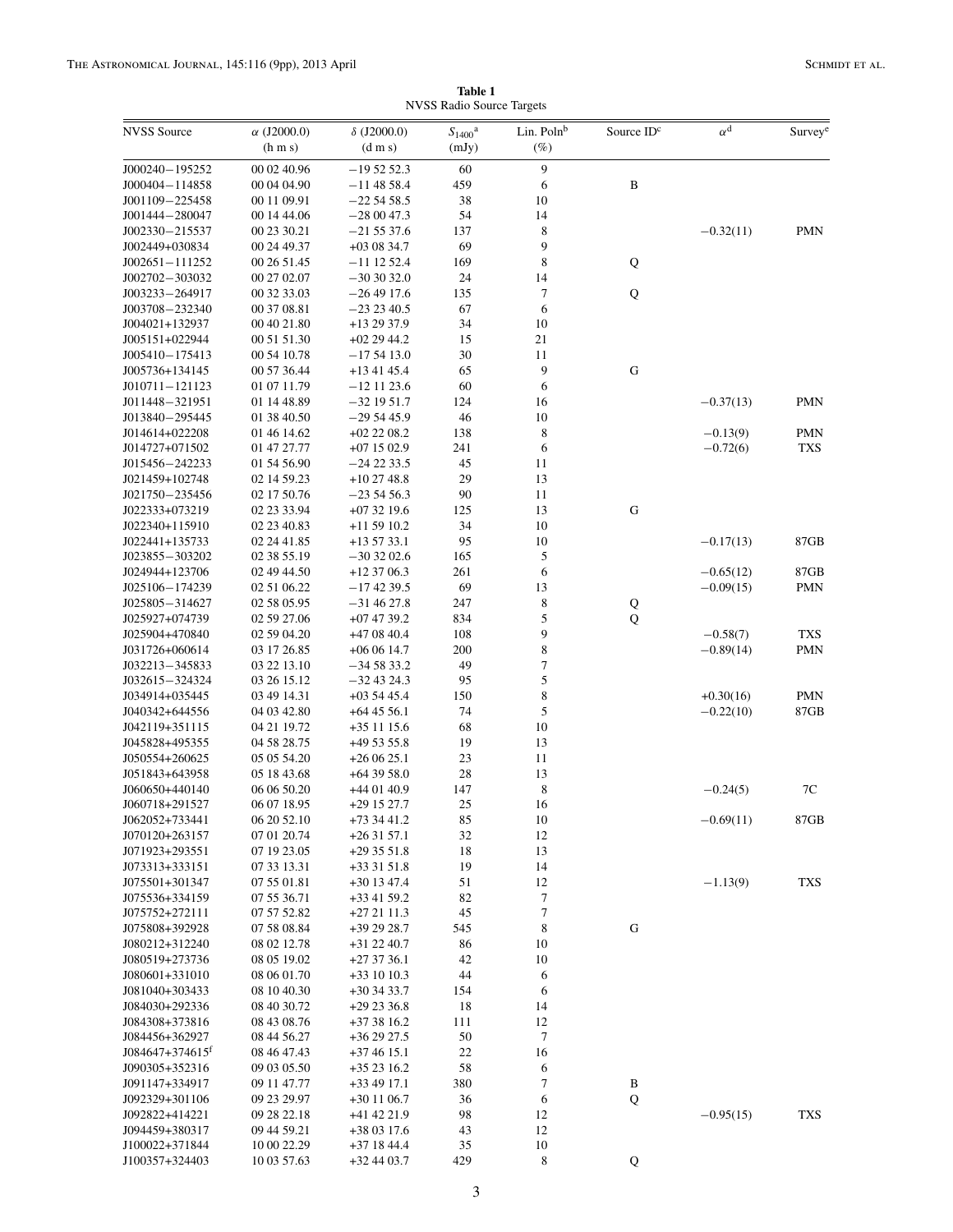<span id="page-4-0"></span>

| (Continued)        |                               |                                       |                                  |                                  |                        |                  |                     |
|--------------------|-------------------------------|---------------------------------------|----------------------------------|----------------------------------|------------------------|------------------|---------------------|
| <b>NVSS</b> Source | $\alpha$ (J2000.0)<br>(h m s) | $\delta$ (J2000.0)<br>$(d \, m \, s)$ | $S_{1400}$ <sup>a</sup><br>(mJy) | Lin. Poln <sup>b</sup><br>$(\%)$ | Source ID <sup>c</sup> | $\alpha^{\rm d}$ | Survey <sup>e</sup> |
| J101349+344550     | 10 13 49.59                   | $+344550.7$                           | 356                              | 6                                | Q                      |                  |                     |
| J103319+285121     | 10 33 19.66                   | $+285121.0$                           | 29                               | 10                               |                        | 0.00(17)         | 87GB                |
| J112612+341818     | 11 26 12.32                   | $+34$ 18 18.2                         | 40                               | 7                                |                        |                  |                     |
| J112951+362217     | 11 29 51.56                   | $+362217.1$                           | 122                              | $\overline{7}$                   |                        |                  |                     |
| J114523+314515     | 11 45 23.20                   | $+31$ 45 15.3                         | 83                               | 10                               |                        |                  |                     |
| J114608+260105     | 11 46 08.52                   | $+260105.3$                           | 116                              | 7                                |                        | $-0.62(14)$      | 87GB                |
| J115043+302018     | 11 50 43.89                   | $+302018.3$                           | 32                               | 14                               |                        |                  |                     |
| J120125+255006     | 12 01 25.63                   | $+255006.9$                           | 25                               | 26                               |                        |                  |                     |
| J120144+312904     | 12 01 44.50                   | $+312904.1$                           | 91                               | 6                                |                        |                  |                     |
| J122004+311149     | 12 20 04.37                   | +31 11 49.0                           | 29                               | 10                               | Q                      |                  |                     |
| J123454+291744     | 12 34 54.36                   | $+291744.2$                           | 446                              | 9                                |                        | $-0.52(9)$       | 7C                  |
| J123650+370603     | 12 36 50.94                   | $+370603.8$                           | 63                               | 10                               |                        |                  |                     |
| J124219+272156     | 12 42 19.75                   | $+272156.2$                           | 70                               | 10                               |                        | $-0.65(8)$       | 7C                  |
| J125124+364354     | 12 51 24.28                   | $+364354.9$                           | 30                               | 8                                |                        |                  |                     |
| J133426+343425     | 13 34 26.94                   | $+343425.8$                           | 49                               | 8                                |                        |                  |                     |
| J134324+290358     | 13 43 24.38                   | $+290358.6$                           | 24                               | 18                               |                        |                  |                     |
| J141440+402229     | 14 14 40.46                   | +40 22 29.7                           | 44                               | 6                                |                        |                  |                     |
| J142658+403539     | 14 26 58.42                   | $+403539.6$                           | 29                               | 9                                | Q                      |                  |                     |
| J143447+380514     | 14 34 47.05                   | $+380514.4$                           | 153                              | 9                                | A                      |                  |                     |
| J145844+372022     | 14 58 44.77                   | $+372022.0$                           | 215                              | 6                                | $\bf{B}$               |                  |                     |
| J150808+281811     | 15 08 08 32                   | $+281811.2$                           | 77                               | 7                                |                        |                  |                     |
| J154740+395438     | 15 47 40.19                   | $+395438.4$                           | 131                              | 15                               |                        |                  |                     |
| J160616+270930     | 16 06 16.20                   | $+270930.6$                           | 29                               | 8                                |                        |                  |                     |
| J160950+262839     | 16 09 50.12                   | $+262839.4$                           | 20                               | 17                               |                        |                  |                     |
| J161827+293118     | 16 18 27.05                   | $+293118.3$                           | 30                               | 9                                |                        |                  |                     |
| J163552+375159     | 16 35 52.59                   | $+375159.5$                           | 48                               | 7                                |                        |                  |                     |
| J232102-175822     | 23 21 02.41                   | $-175822.0$                           | 18                               | 15                               |                        |                  |                     |

**Table 1**

Notes. The original set of 92 NVSS target sources from Table 1 of Crawford et al. [\(2000\)](#page-9-0) is presented here, including 16 sources that have been more recently identified as extragalactic objects. The flux densities and polarization fractions listed were taken from the NVSS catalog browser (revision 2.18, 2004 February 3; [http://www.cv.nrao.edu/nvss/NVSSlist.shtml\)](http://www.cv.nrao.edu/nvss/NVSSlist.shtml).

<sup>a</sup> Nominal 1400 MHz flux density from the NVSS catalog.

<sup>b</sup> Linearly polarized intensity as a percentage of total source intensity, derived from the NVSS catalog.

<sup>c</sup> Source identifications from SIMBAD. The identification codes are: A = AGN; B = BL Lac object; G = Galaxy; Q = Quasar.<br><sup>d</sup> Spectral index  $\alpha$  defined according to  $S \sim \nu^{\alpha}$ . The figure in parentheses represents the value.

 $e$  Radio survey used with the NVSS to determine the spectral index, where possible. The survey codes are:  $7C =$  Seventh Cambridge Catalog at 151 MHz (Hales et al. [2007\)](#page-9-0); TXS = The Texas Survey at 365 MHz (Douglas et al. [1996\)](#page-9-0); 87GB = 87 Green Bank Catalog at 4850 MHz (Gregory & Condon [1991\)](#page-9-0); PMN = Parkes–MIT–NRAO Survey at 4850 MHz (Griffith & Wright [1993\)](#page-9-0). f Source not observed owing to telescope scheduling limitations.

**Table 2** Observing Parameters for Jodrell Bank and NRAO 43 m Surveys

| Survey                                   | Crawford et al. (2000) | This Survey |
|------------------------------------------|------------------------|-------------|
| Number of Targets                        | 92                     | 75          |
| Telescope                                | Lovell (Jodrell Bank)  | <b>NRAO</b> |
| Telescope diameter (m)                   | 76                     | 43          |
| Central observing frequency, $v_c$ (MHz) | 610                    | 1200        |
| Observing bandwidth (MHz)                |                        | 800         |
| Number of frequency channels             | 32                     | 4096        |
| Number of bits per sample                | 1                      | 8           |
| Integration time per source (s)          | 420                    | 900         |
| Sampling time $(\mu s)$                  | 50                     | 61.44       |
|                                          |                        |             |

et al. [2000\)](#page-9-0). As seen in Figure [1,](#page-5-0) dispersion broadening does not significantly reduce the sensitivity of our search even at very low periods ( $P \lesssim 1$  ms). Our survey maintains good sensitivity to sub-millisecond pulsars for dispersion measures (DMs) between 0 and 100 pc cm−3, the range which is most relevant for our survey.

Apart from the effects of acceleration, the presence of orbital companions can significantly affect detectability through eclipsing by the companion. Material blown off of a companion star by the pulsar wind can obscure the pulsar signal in such cases (Tavani [1991;](#page-9-0) Hessels et al. [2006\)](#page-9-0). This has been observed for a number of MSPs with non-degenerate companions, including PSR J1748−2446ad (Hessels et al. [2006\)](#page-9-0) and PSR J1740−5340 (D'Amico et al. [2001\)](#page-9-0), both of which are located in globular clusters and are eclipsed for ∼40% of their orbit. The number of "black widow" (Fruchter et al. [1988\)](#page-9-0) and "redback" (Archibald et al. [2009\)](#page-8-0) eclipsing pulsar systems in the Galaxy has also recently grown (see Roberts [2012](#page-9-0) for a summary). These pulsars are in tight binary systems with eclipse fractions that can vary with frequency and which can be quite large. As mentioned above, eclipsing systems may preferentially harbor very rapidly spinning pulsars (Hessels [2008\)](#page-9-0), making sub-millisecond pulsar systems even more likely to be missed. Such systems might be discovered by re-observing them at a different epoch when they are not in eclipse. Time-dependent effects such as diffractive scintillation or sporadic radio emission from the neutron star may also have previously prevented detection of some of our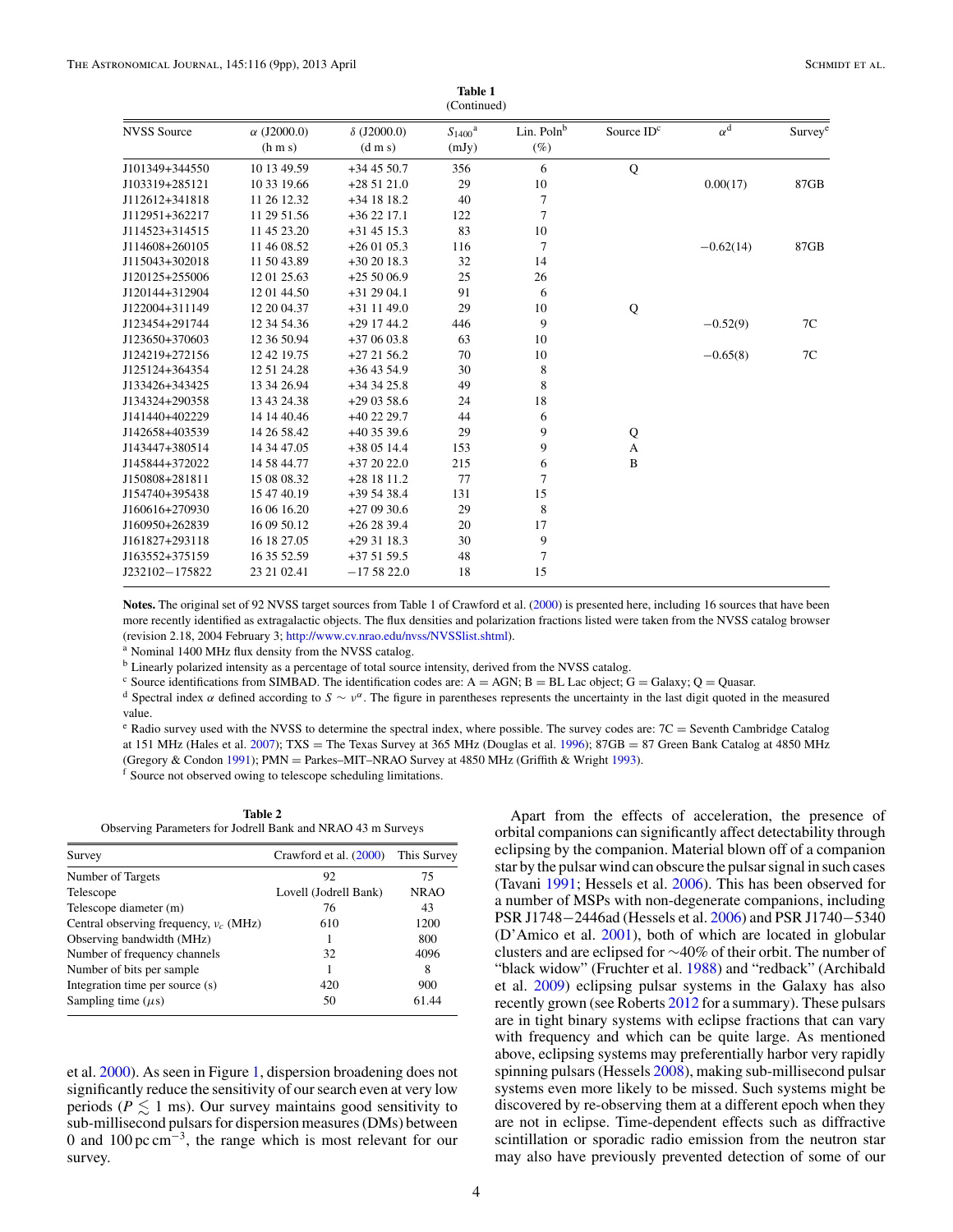<span id="page-5-0"></span>

**Figure 1.** Sensitivity curves for our pulsar survey for assumed DMs of 0, 50, and 100 pc cm−3, and a 5% intrinsic pulsed duty cycle. Each curve represents the flux density as a function of spin period that would result in an S*/*N of 7 in the Fourier spectrum in the search. The dashed line at 20 mJy indicates the lowest estimated flux density of the 75 sources at 1200 MHz. The sensitivity baseline was empirically determined by scaling an S*/*N = 33 blind detection of PSR B1937+21, which has a DM of 71 pc cm<sup>-3</sup> and an estimated 1200 MHz flux density of 15 mJy. Not included here is the additional selection criterion that Fourier candidates must have  $P \geqslant 0.5$  ms to be considered, which effectively restricts our sensitivity to  $P \ge 0.5$  ms.

sources. The much larger observing bandwidth in the search described here helps mitigate diffractive scintillation effects (see Section [5](#page-7-0) for more details).

For these reasons we re-performed a search of these targets using the 43 m Telescope and WUPPI backend. Details of our observational method are provided in Section 3, followed by a description of our data reduction techniques for both the periodicity search and the single pulse search in Section 4. The results of our search are discussed in Section [5,](#page-7-0) and our conclusions are presented in Section [6.](#page-8-0)

## 3. OBSERVATIONS

Observations of the 75 sources were conducted with the 43 m Telescope and WUPPI backend between 2010 February and 2011 August. We observed each source at a center frequency of 1200 MHz in two orthogonal linear polarizations for a total of 900 s per source. A bandwidth of 800 MHz was split into 4096 frequency channels, and each channel was 8 bit sampled every 61.44 *μ*s. Data were recorded directly to disk in PSRFITS format (Hotan et al. [2004\)](#page-9-0). We determined an empirical flux density limit to pulsed emission for the search using a 900 s test observation of the bright MSP PSR B1937+21. With a DM of 71 pc cm<sup>-3</sup> and a period of 1.56 ms, PSR B1937+21 is similar to the rapidly spinning pulsars we hoped to detect. According to the ATNF catalog (Manchester et al.  $2005$ ), PSR B1937+21 has a flux density of 10 mJy at 1400 MHz and a spectral index of  $\alpha = -2.6$ . This corresponds to a flux density of 15 mJy at 1200 MHz, our central observing frequency. The weakest of our 75 target sources had a flux density of 15 mJy at 1400 MHz



**Figure 2.** Aitoff projection plot of the sky positions of the 75 unidentified sources surveyed plotted in Galactic coordinates. The Galactic plane runs horizontally and bisects the plot. Most of the sources are located far from the Galactic plane, where there is less interstellar medium plasma, and subsequently the maximum expected DMs are smaller. From the NE2001 model of Cordes & Lazio [\(2002\)](#page-8-0), the estimated maximum DM along the line of sight for all but 8 of the 75 sources is expected to be less than 100 pc cm<sup>-3</sup> (Cordes & Lazio [2002\)](#page-8-0).

(see Table [1\)](#page-3-0). Assuming a typical value of  $\alpha = -1.6$  for pulsars (Lorimer et al. [1995\)](#page-9-0), this scales to 20 mJy at 1200 MHz. A 900 s observation of PSR B1937+21 yielded a clear detection of the pulsed emission in the Fourier search with a signalto-noise ratio (S*/*N) of 33 in the spectrum. Given the same observing configuration and integration time, the S*/*N of our weakest source would be expected to have an S*/*N of 44 in the absence of time-dependent variability in intensity or Fourier bin drift due to acceleration (see Section 4.1). Assuming an S*/*N threshold of 7 for detectability, it is clear that even our weakest source should be well above the limiting flux density of our observations if it is a pulsar (see Figure 1).

Each set of observations in an observing session was preceded by an approximately 90 s observation of a known bright pulsar in order to ensure that the telescope and observing software were functioning properly.

## 4. DATA REDUCTION AND ANALYSIS

We searched each data set for both fast periodic signals and single dispersed pulses at a range of DMs. The single pulse search was employed specifically to detect transient objects that would not appear in the periodicity search, and the periodicity search included a search for accelerated signals to account for binary motion. We describe these searches below.

#### *4.1. Periodicity Search*

We performed the periodicity search using PRESTO. Each observation was first checked for bright narrowband and undispersed short-duration signals, indicative of terrestrial RFI. Corrupted samples in the time-frequency array were replaced by median value powers. Additionally, we flagged several bands in the frequency range in which RFI was known to be persistent. On average, we masked approximately 10% of the total data in each beam. We dedispersed the data at 401 evenly spaced trial DMs between 0 and  $100 \,\text{pc cm}^{-3}$ , corresponding to a step size of 0.25 pc cm<sup>-3</sup>. We chose this DM range since the NE2001 model of the Galactic electron distribution (Cordes & Lazio [2002\)](#page-8-0) indicates that all but 8 of the 75 sources observed are expected to have a maximum possible DM contribution along the line of sight of less than  $100 \,\text{pc cm}^{-3}$ , while the remaining eight sources are not anticipated to have maximum DMs much greater than this. This is due to their location at relatively large Galactic latitudes away from the Galactic plane (see Figure 2), where there is generally less Galactic plasma. The DM spacing

<sup>9</sup> <http://www.atnf.csiro.au/people/pulsar/psrcat>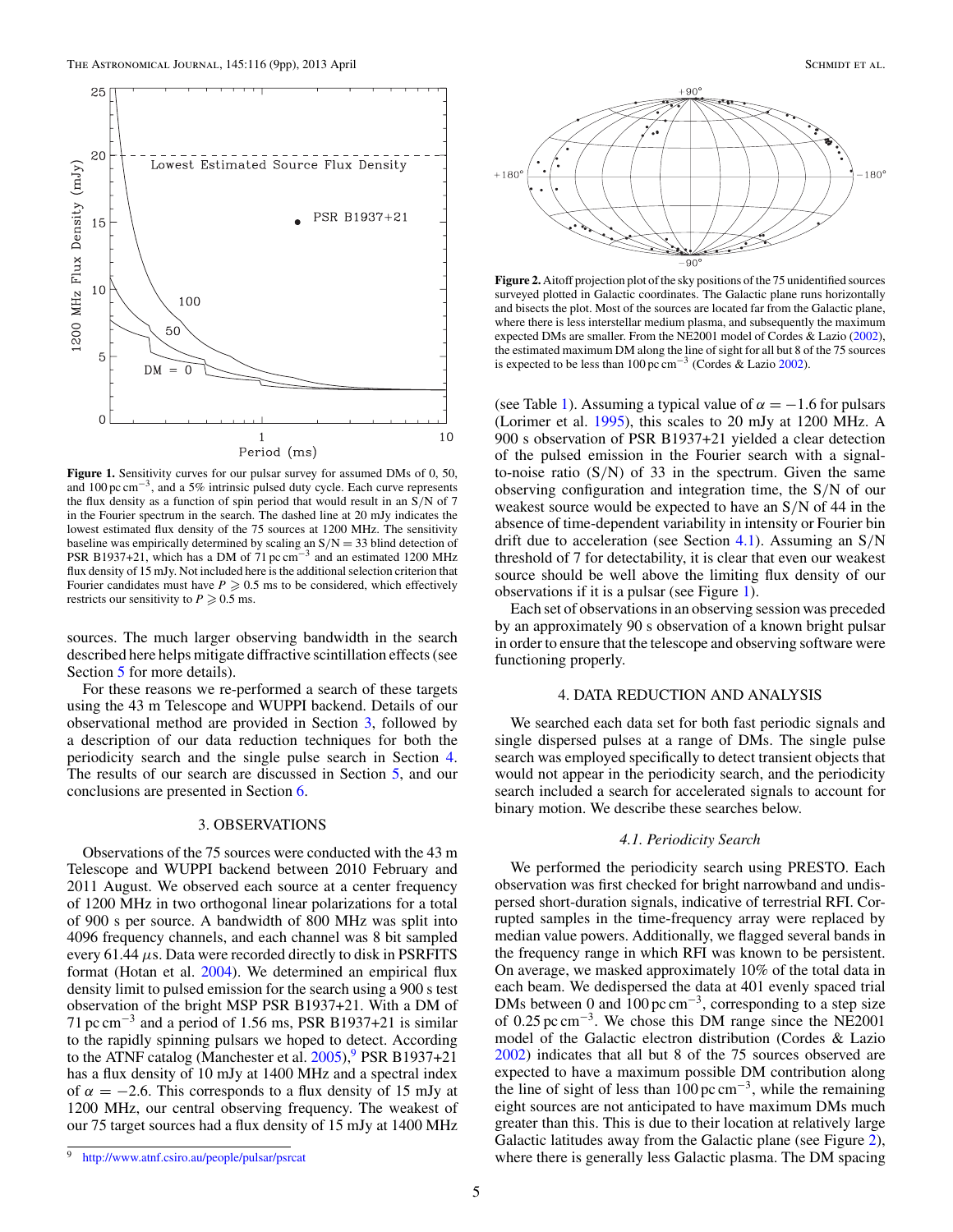<span id="page-6-0"></span>

**Figure 3.** Maximum line-of-sight acceleration vs. spin period for 167 known binary radio pulsars in the ATNF catalog with measured projected semi-major axis values and binary orbital periods. The maximum acceleration was calculated using the method described by Freire et al. [\(2001\)](#page-9-0). The solid line represents the acceleration search range  $\pm 2.3$  m s<sup>-2</sup>(*P*/1 ms), for which full sensitivity was maintained in our search. All but 13 of the pulsars fall below this cutoff, indicating that our search range would be sufficient to detect most known pulsars in binary systems even if they were observed while undergoing maximum acceleration in their orbits. The dashed line indicates the acceleration search range  $\pm 12$  m s<sup>-2</sup>(*P*/1 ms). This acceleration search range would provide full sensitivity to all 167 pulsars shown in the plot. Our search was not performed out to this range owing to computational limitations. However, given the large flux densities of our sources compared to our sensitivity limit, even such extremely accelerated pulsars would still be expected to be detectable with an S*/*N above 7 in our search in the absence of flux variability (see Section [4.1\)](#page-5-0).

was slightly larger than the ideal spacing of  $\leq 0.18$  pc cm<sup>-3</sup> (see the single pulse search described in Section 4.2), but it still maintained sensitivity to sub-millisecond pulsars while making the Fourier search computationally feasible.

Each dedispersed time series was Fourier transformed to produce a power spectrum, and each spectrum was subsequently high-pass filtered in order to remove any slowly varying noise contribution (red noise). Each spectrum was also harmonically summed in order to enhance signals with significant integer harmonic content (e.g., Taylor & Huguenin [1969\)](#page-9-0). We performed a search on each harmonically summed spectrum, with an S*/*N threshold of 7 and a searchable modulation frequency range between 1600 Hz (100 Hz  $\times$  16 integer harmonics, corresponding to pulsars with fundamental periods of 10 ms) and 10,000 Hz. This restricted our full search sensitivity to pulsars with  $P < 10$  ms, which encompassed our period range of interest. However, pulsars with periods greater than this may still have been detectable if they had harmonics present above 100 Hz.

We conducted an acceleration search to account for any binary acceleration, which causes a drift of the signal in phase over time and a decrease in S*/*N. Our search resulted in no sensitivity loss for the acceleration range  $\pm 2.3$  m s<sup>-2</sup>(*P*/1 ms), where *P* is the candidate spin period. For comparison, this search would have ensured full sensitivity to most (154 out of 167) known binary radio pulsars while they were undergoing maximum line-of-sight acceleration in their orbits (see Figure 3). This set of 167 pulsars was taken from entries in the ATNF catalog

which had measured values for the projected semi-major axis and binary orbital period (see below), but it did not include any binary systems recently discovered in the High Time Resolution Universe (Keith et al. [2010\)](#page-9-0) or Pulsar Arecibo L-Band Feed Array (Cordes et al. [2006\)](#page-8-0) surveys.

To calculate the maximum line-of-sight accelerations for these 167 pulsars, we used an expression derived by Freire et al. [\(2001\)](#page-9-0) in which the acceleration of a pulsar in a binary system is described as a function of observable parameters. From this equation, the maximum possible acceleration *A*max is

$$
A_{\max} = \frac{4\pi^2 a (1+e)^2}{P_b^2 (1-e^2)^2},
$$
 (1)

where *a* is the projected semi-major axis of the pulsar's orbit, *Pb* is the orbital period, and *e* is the orbital eccentricity.

For the sample of 167 binary radio pulsars, if no eccentricity  $e$  was measured in the ATNF catalog, we assumed  $e = 0$ (a perfectly circular orbit) for the calculation. As seen in Figure 3, an acceleration search range of  $\pm 12$  m s<sup>-2</sup> (*P*/1 ms) would ensure full sensitivity to all known binary radio pulsars in the sample undergoing maximum acceleration. However, the computational time required to perform a search of our 75 sources with this full acceleration range was excessive. Furthermore, the relatively large flux densities of our sources ensured that pulsars with accelerations near the highest values in this sample of 167 would probably still have been detectable even if the S*/*N were reduced by acceleration bin drift. The amount of Fourier bin drift of a pulse depends linearly on the acceleration. For a acceleration of  $\pm 12$  m s<sup>-2</sup>(*P*/1 ms), the S/N would be reduced by a factor of 5.2 when searching only out to an acceleration of  $\pm 2.3$  m s<sup>-2</sup>(*P*/1 ms). Since we expect our weakest source to have an S*/*N of 44 in the absence of timedependent variability in intensity (see Section [3\)](#page-5-0), the smallest S*/*N we would expect from an extremely accelerated pulsar is  $\ge 8$ , which is still above our survey detection limit of 7 (see Figure [1\)](#page-5-0).

The acceleration search produced a list of candidate signals for each trial DM with periods and spectral S*/*N values. These candidate files from different DM trials for a source were combined into a master list. We subsequently removed candidates if they were deemed unlikely to be pulsars (see below) and also removed duplicates and harmonically related signals. The heuristics used in keeping good candidates included the requirements that the candidate have its maximum signal at a DM greater than 1 pc cm<sup>-3</sup> and that it have a period  $P \ge 0.5$  ms. The result was a list of the best pulsar candidates for a source ranked by S*/*N. We then dedispersed and folded the raw data at periods and DMs near the candidate values. We inspected the resulting plots by eye to see if promising features were present, indicating that a confirmation observation was warranted.

We tested this method with a 900 s observation of PSR B1937+21 using the same observing system as was used for the 75 survey sources. We successfully detected the pulsar in the search with a DM and period consistent with its catalog values.

#### *4.2. Single Pulse Search*

We performed a search for single pulses in the data using SIGPROC. Data from each source were dedispersed using 713 trial DMs with variable spacing, with the DMs ranging between 0 and 100 pc cm−3. The maximum spacing between DM trials in this range was  $0.18 \,\mathrm{pc \, cm^{-3}}$ . We chose the spacing to ensure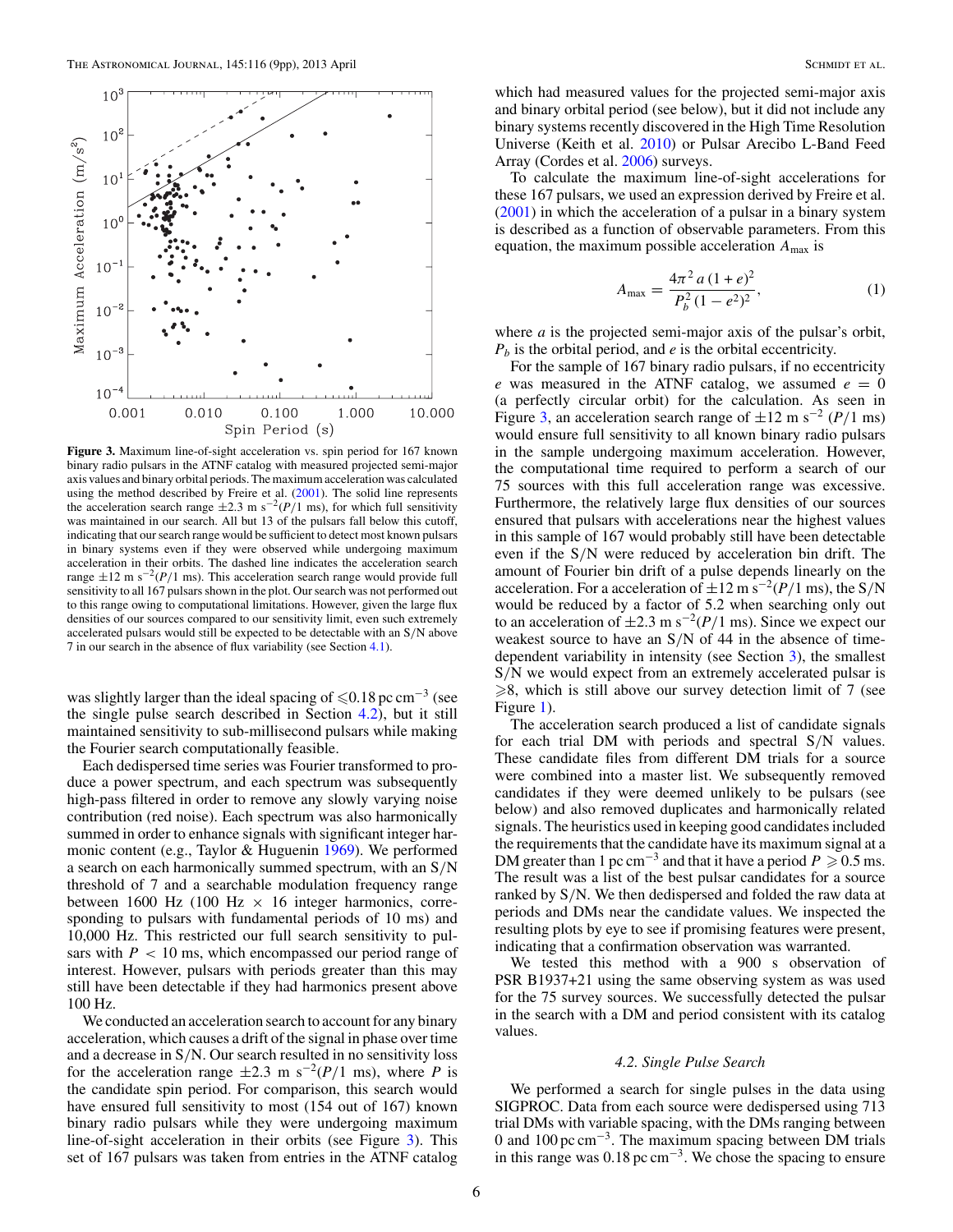<span id="page-7-0"></span>that the dispersion smearing due to an offset in DM did not greatly exceed the dispersion smearing within the frequency channels at that DM. We checked each dedispersed time series for pulses having a range of widths using a boxcar smoothing technique described by Cordes & McLaughlin [\(2003\)](#page-8-0). We tested this technique on a 900 s observation of the Crab pulsar (PSR B0531+21), and we detected single pulses from the Crab easily. The method was also tested on the same 900 s observation of PSR B1937+21 that was used to test the periodicity search technique. No single pulses were detected in that search, which had a minimum S*/*N threshold of 5. While PSR B1937+21 and the Crab pulsar have similar giant pulse emission rates (Cognard et al. [1996\)](#page-8-0) as well as comparable 1400 MHz flux densities, the giant pulses emitted by PSR B1937+21 are much narrower than the survey's sampling time of 61.44  $\mu$ s (the pulse widths are on the order of a few microseconds; see Figure 1 of Cognard et al. [1996\)](#page-8-0). These narrow pulses are smeared out within each time sample, leading to a significant reduction in the S*/*N. Thus, it is unlikely that such narrow pulses would be detected in our single pulse search. This also indicates that our search is not sensitive to extremely narrow single pulses or bursts (a few *μ*s or less in width) from our target sources.

## *4.3. Follow-up Observations*

One candidate from the periodicity search showed merit and warranted re-observation at the telescope. We conducted a confirmation observation using the same observing system and integration time (900 s) as the original observation. The data were dedispersed and folded at a range of DMs and periods near the candidate period and DM to see if the same signal was re-detected. We also performed a blind periodicity search and single pulse search on the confirmation data. The signal was not confirmed.

#### 5. RESULTS AND DISCUSSION

We confirmed no dispersed pulsations or transient bursts from any of the target sources in either the periodicity search or the single pulse search. Below we consider possible factors that could have led to the non-detections if these sources were pulsars.

It is unlikely that diffractive scintillation caused us to miss detections in most cases. This can be shown using several different assumptions to calculate the expected scintillation bandwidths for these sources. First, an expression given by Cordes et al. [\(1985\)](#page-8-0) gives an estimated typical scintillation bandwidth Δ*ν*scint in MHz (see also Equation (2) in Crawford et al. [2000\)](#page-9-0):

$$
\Delta v_{\rm scint} \simeq 11 v_c^{4.4} d^{-2.2}.
$$

Here *νc* is the central observing frequency in GHz and *d* is the source distance in kiloparsecs. For  $d = 0.2$  kpc and  $v_c = 1.2$  GHz,  $\Delta v_{\text{scint}}$  is comparable to our observing bandwidth of 800 MHz. Thus, sources with  $d < 0.2$  kpc would be expected to occasionally be undetectable in our search owing to diffractive scintillation. Note that this does not take into account the large degree of variability in  $\Delta v_{\text{scint}}$  that exists as a function of sky position. A calculation of scintillation bandwidths for the 75 sky positions of our sources using the NE2001 model (Cordes & Lazio [2002\)](#page-8-0) gives similar results: for a frequency of 1200 MHz and an assumed distance  $d = 0.2$  kpc, we find that only 3 of the 75 sources have  $\Delta v_{\text{scint}}$  < 800 MHz (where we have assumed a Kolmogorov scaling dependence of  $v^{4.4}$  for  $\Delta v_{\rm scint}$ ). This number increases to 58 and 75 for  $d = 0.5$  and 1.0 kpc, respectively.

Thus, it appears that the range 0.2–0.5 kpc represents a critical distance below which scintillation bandwidths rapidly increase for these sources and where they can exceed the 800 MHz observing bandwidth. We can also estimate a typical source distance using several assumptions. The median 1400 MHz flux density of our 75 target sources is  $S = 51$  mJy, and the median value of the 1400 MHz pseudo-luminosity for known recycled radio pulsars in the ATNF pulsar catalog (Manchester et al. [2005\)](#page-9-0) is  $L \sim 2$  mJy kpc<sup>2</sup>. The pseudo-luminosity *L* is defined according to  $L = S d^2$  (Lorimer & Kramer [2004\)](#page-9-0). Using these values for *L* and *S*, we obtain a characteristic source distance of *d* ∼ 0.2 kpc, which is close to the critical distance described above. The observed median *L* value used here may be overestimated if the luminosity distribution of the underlying population of recycled pulsars extends well below the observed lower limit. In this case, the derived characteristic source distance *d* would be reduced as well. In any case, even if Δ*ν*scint were to exceed 800 MHz for every source, this would still not prevent the detection of the majority of our sources. The likelihood of detection of a source in this case is an exponential function dependent on the source flux density and flux density limit of the search observation. The total number of sources *n* expected to be detectable is the sum of these individual detection likelihoods over all sources (see Crawford et al. [\(2000\)](#page-9-0) for a description and similar calculation),

$$
n = \sum_{i=1}^{75} e^{-S_i/S_{\min}},
$$
 (3)

where  $S_{\text{min}}$  is the 1200 MHz flux density limit of the survey (∼3 mJy; see Figure [1\)](#page-5-0) and the sum is taken over all 75 sources having 1200 MHz flux densities  $S_i$  (which we estimated using the cataloged 1400 MHz values and a typical pulsar spectral index of  $\alpha = -1.6$  in those cases where  $\alpha$  could not be measured). This calculation shows that  $n = 71$  (out of 75) sources should still be detectable in our survey. Therefore, diffractive scintillation is not expected to be a dominant reason for the non-detection of these sources if they are pulsars.

It is possible that some of these sources could be binary pulsars that are being eclipsed and that the pulsar signal was masked at the time of observation by material ablated from the companion by the pulsar wind (e.g., black widows or redbacks). As mentioned previously, very rapidly spinning pulsars may exist more commonly in eclipsing systems (Hessels [2008\)](#page-9-0). Since the obscuration is frequency dependent, with detectability decreasing at lower observing frequencies, this effect could be mitigated by conducting higher-frequency observations in the future. It is not likely that binary acceleration is a significant factor in any of our non-detections. Our range of trial accelerations in the periodicity search was sufficient to maintain sensitivity to even the most highly accelerated radio pulsar systems currently known (see Figure [3\)](#page-6-0).

Only 8 of our 75 sources had maximum estimated DMs from the NE2001 model that were greater than  $100 \,\text{pc cm}^{-3}$  (Cordes & Lazio [2002\)](#page-8-0). Since we searched DMs up to  $100 \,\text{pc cm}^{-3}$ , it is possible that dispersive smearing rendered pulsations from some of these sources undetectable. However, since the sources in our sample are very bright relative to our survey detection limit, they are also likely to be relatively close (see the estimated distance discussion above), with corresponding DMs that are much smaller than the maximum DM. Thus, dispersive smearing is unlikely to be a significant factor. Using the known recycled pulsar population as a guide, the estimated characteristic distance to the sources is small  $(d \sim 0.2 \text{ kpc})$ ;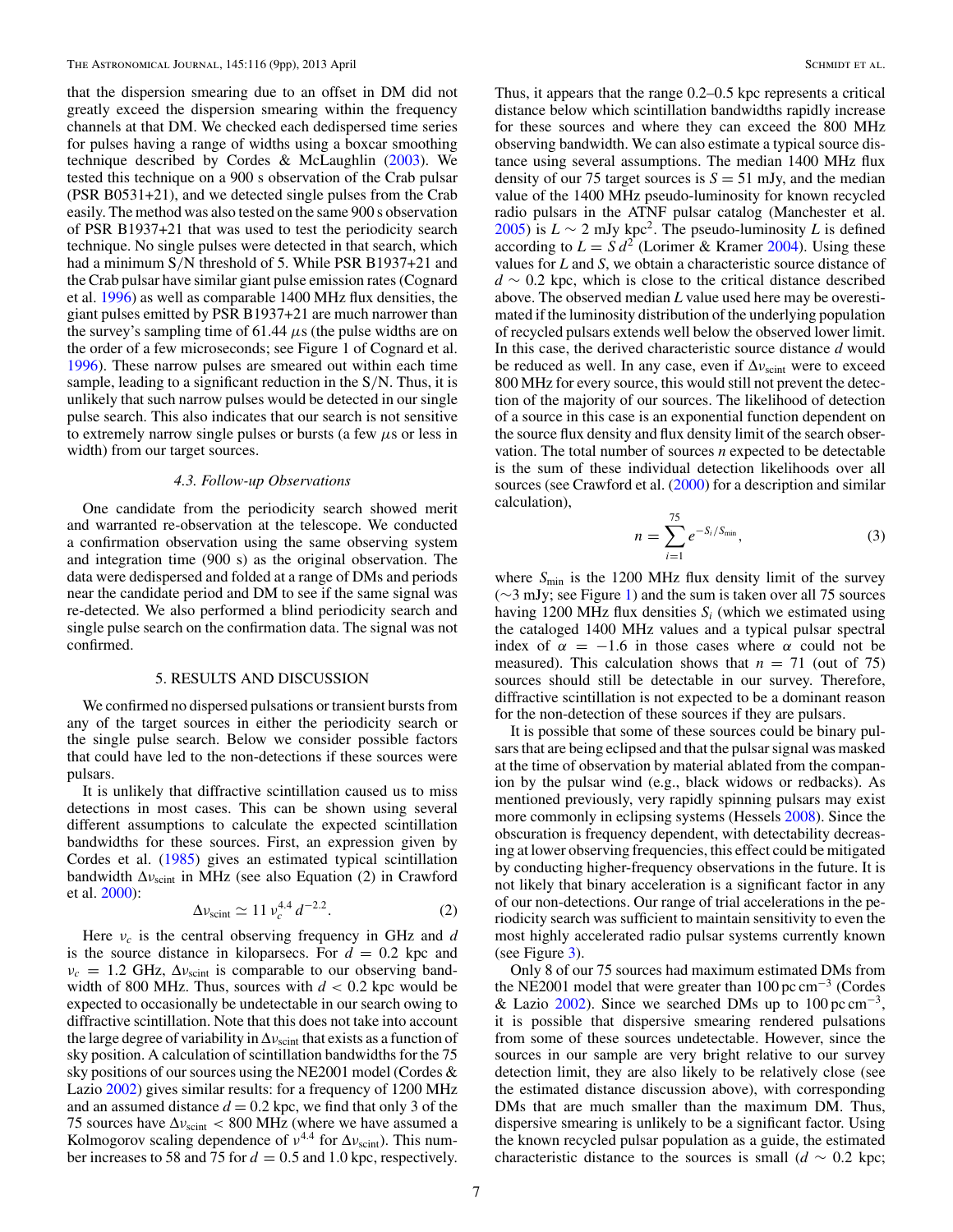<span id="page-8-0"></span>see above). For this distance, the NE2001 model indicates that the corresponding DMs are between about 1 and 5 pc  $cm^{-3}$  for all 75 sources. Our candidate selection criteria in the search included keeping Fourier candidates having  $DM > 1$  pc cm<sup>-3</sup>. Nevertheless, pulsar signals at such low DMs are at risk of being flagged as RFI in the processing. For several of our sources for which there was a significant amount of RFI present in the data, removal of a low-DM pulsar signal during the RFI excision process is a possibility. RFI in these beams also affected the single pulse search, and any low-DM transient signals from the target sources may have been removed along with RFI.

If some of these sources are transient objects, such as RRATs (McLaughlin et al. [2006\)](#page-9-0) or intermittent or nulling pulsars (e.g., Kramer et al. [2006;](#page-9-0) Wang et al. [2007\)](#page-9-0), it is possible that they were simply not active at the time of observation. The discovery of the intermittent emission behavior of the supposedly ordinary pulsar PSR B1931+24 by Kramer et al. [\(2006\)](#page-9-0) suggests that many more such objects could have been missed in previous pulsar searches. In this case, the chances of detecting pulsations from our target sources would increase with additional observations, preferably with longer observing times.

## 6. CONCLUSIONS

No new pulsars or transient objects were discovered in the survey, and the question of what the unidentified target sources are remains unanswered. Below we outline some speculative possibilities.

Some of these sources may be active galactic nuclei (AGN) that will be identified in the future. While only ∼10% of known quasars and BL Lac objects are more than 5% linearly polarized (Han & Tian [1999\)](#page-9-0), this does not completely discount extragalactic sources as a possibility. In fact, as seen in Table [1,](#page-3-0) 16 of the 92 previously unidentified sources searched by Crawford et al. [\(2000\)](#page-9-0) have been identified as extragalactic objects and are no longer candidate pulsars. The generally shallower spectral indices seen for our target sources in Table [1](#page-3-0) relative to the steeper average observed for the radio pulsar population also suggests this as a possibility.

Another possibility is that some of these sources might be radio-emitting white dwarfs (WDs). Persistent radio emission has been observed from several WD systems. Chanmugam & Dulk (1982) were the first to observe radio emission from AM Her, a magnetic cataclysmic variable (MCV). AM Her is in a short-period binary orbit and has a strong magnetic field. Radio emission was subsequently observed from two other MCVs: AE Aqr (Bookbinder & Lamb 1987; Bastian et al. 1988) and AR UMa (Mason & Gray [2007\)](#page-9-0). However, radio searches of a range of CV subclasses indicates that they are not generally radio detected (Cordova et al. 1983; Chanmugam 1987; Mason & Gray [2007\)](#page-9-0). It is worth noting that Mason & Gray  $(2007)$ observed the FIRST source J1023+0038 to search for radio emission. At the time, this source was tentatively identified as a CV associated with a FIRST radio source (Bond et al. 2002). Mason & Gray [\(2007\)](#page-9-0) found no radio emission from J1023+0038, but the source was subsequently detected and identified as the first redback radio pulsar system discovered in the Galactic field (Archibald et al. 2009). This highlights the importance of repeated observations of undetected radio sources.

The observed radio sources might also be radio pulsars having closely aligned spin and magnetic axes. A study by Tauris & Manchester [\(1998\)](#page-9-0) found that there is a tendency for the

magnetic and spin axes to become aligned as pulsars age. Using pulsar polarization data sets from Rankin [\(1993\)](#page-9-0) and Gould [\(1994\)](#page-9-0), they found that this alignment occurs on a timescale of  $\sim 10^7$  yr. More recent work by Young et al. [\(2010\)](#page-9-0) using Candy–Blair evolution models (Candy & Blair 1983, 1986; Jones [1976\)](#page-9-0) also shows progressive alignment occurring, but on a timescale of  $\sim$ 10<sup>6</sup> yr. Such aligned rotators would be hard or impossible to detect in traditional pulsar searches owing to their decreased (or non-existent) modulation (Tauris & Manchester [1998\)](#page-9-0). This is illustrated in Figure 1 of Young et al. [\(2010\)](#page-9-0), which shows that in cases where the emission cone encompasses the spin axis, one would not expect to see a modulated signal. If our target sources are indeed unmodulated radio pulsars with aligned magnetic and spin axes, then these models indicate that they are likely to be old pulsars. In this case, the shallower spectral indices of these older pulsars (see Table [1\)](#page-3-0) relative to the general radio pulsar population would need to be explained.

If these unidentified sources are rapidly rotating pulsars with modulated radio emission, the effects of diffractive scintillation, dispersive smearing, and binary acceleration are unlikely to have prevented the detection of a large majority of the targets in our search. However, we cannot rule out eclipsing, intermittent emission, nulling, or RFI as possibly important factors. Just as *Fermi* sources must be searched multiple times before declaring that no radio pulsar is present (Ray et al. [2012\)](#page-9-0), repeated observations of our targets may be required to reach the same conclusion.

The National Radio Astronomy Observatory (NRAO) is a facility of the National Science Foundation operated under cooperative agreement by Associated Universities, Inc. Funding for some of the equipment used was provided by West Virginia EPSCoR and Research Corporation. D.R.S. was supported at the NRAO by the Research Experience for Undergraduates program, which is funded by the National Science Foundation. This research has made use of the SIMBAD database, operated at CDS, Strasbourg, France. We thank Maura McLaughlin for valuable suggestions which helped to optimize the periodicity search algorithm, and we thank an anonymous referee for recommendations that improved the paper. D.R.S. also wishes to thank the staff of the Green Bank Observatory for their hospitality during her time there.

## REFERENCES

- Archibald, A. M., Stairs, I. H., Ransom, S. M., et al. 2009, [Sci,](http://dx.doi.org/10.1126/science.1172740) [324, 1411](http://adsabs.harvard.edu/abs/2009Sci...324.1411A)
- Bastian, T. S., Dulk, G. A., & Chanmugam, G. 1988, [ApJ,](http://dx.doi.org/10.1086/165906) [324, 431](http://adsabs.harvard.edu/abs/1988ApJ...324..431B)
- Becker, R. H., White, R. L., & Helfand, D. J. 1995, [ApJ,](http://dx.doi.org/10.1086/176166) [450, 559](http://adsabs.harvard.edu/abs/1995ApJ...450..559B)
- Bildsten, L. 1998, [ApJL,](http://dx.doi.org/10.1086/311440) [501, L89](http://adsabs.harvard.edu/abs/1998ApJ...501L..89B)
- Blake, C., & Wall, J. 2002, [Natur,](http://dx.doi.org/10.1038/416150a) [416, 150](http://adsabs.harvard.edu/abs/2002Natur.416..150B)
- Bond, H. E., White, R. L., Becker, R. H., & O'Brien, M. S. 2002, [PASP,](http://dx.doi.org/10.1086/344381) [114, 1359](http://adsabs.harvard.edu/abs/2002PASP..114.1359B)
- Bookbinder, J. A., & Lamb, D. Q. 1987, [ApJL,](http://dx.doi.org/10.1086/185072) [323, L131](http://adsabs.harvard.edu/abs/1987ApJ...323L.131B)
- Candy, B. N., & Blair, D. G. 1983, MNRAS, [205, 281](http://adsabs.harvard.edu/abs/1983MNRAS.205..281C)
- Candy, B. N., & Blair, D. G. 1986, [ApJ,](http://dx.doi.org/10.1086/164441) [307, 535](http://adsabs.harvard.edu/abs/1986ApJ...307..535C)
- Chanmugam, G. 1987, [Ap&SS,](http://dx.doi.org/10.1007/BF00654972) [130, 53](http://adsabs.harvard.edu/abs/1987Ap&SS.130...53C)
- Chanmugam, G., & Dulk, G. A. 1982, [ApJL,](http://dx.doi.org/10.1086/183779) [255, L107](http://adsabs.harvard.edu/abs/1982ApJ...255L.107C)
- Cognard, I., Shrauner, J. A., Taylor, J. H., & Thorsett, S. E. 1996, [ApJL,](http://dx.doi.org/10.1086/309894) [457, L81](http://adsabs.harvard.edu/abs/1996ApJ...457L..81C)
- Condon, J. J., Cotton, W. D., Greisen, E. W., et al. 1998, [AJ,](http://dx.doi.org/10.1086/300337) [115, 1693](http://adsabs.harvard.edu/abs/1998AJ....115.1693C)
- Cook, G. B., Shapiro, S. L., & Teukolsky, S. A. 1994, [ApJL,](http://dx.doi.org/10.1086/187250) [423, L117](http://adsabs.harvard.edu/abs/1994ApJ...423L.117C)
- Cordes, J. M., Freire, P. C. C., Lorimer, D. R., et al. 2006, [ApJ,](http://dx.doi.org/10.1086/498335) [637, 446](http://adsabs.harvard.edu/abs/2006ApJ...637..446C)
- Cordes, J. M., & Lazio, T. J. W. 2002, arXiv[:astro-ph/0207156](http://www.arxiv.org/abs/astro-ph/0207156)
- Cordes, J. M., & McLaughlin, M. A. 2003, [ApJ,](http://dx.doi.org/10.1086/378231) [596, 1142](http://adsabs.harvard.edu/abs/2003ApJ...596.1142C)
- Cordes, J. M., Weisberg, J. M., & Boriakoff, V. 1985, [ApJ,](http://dx.doi.org/10.1086/162784) [288, 221](http://adsabs.harvard.edu/abs/1985ApJ...288..221C)
- Cordova, F. A., Hjellming, R. M., & Mason, K. O. 1983, [PASP,](http://dx.doi.org/10.1086/131119) [95, 69](http://adsabs.harvard.edu/abs/1983PASP...95...69C) Crawford, F. 2009, [ApJ,](http://dx.doi.org/10.1088/0004-637X/692/1/887) [692, 887](http://adsabs.harvard.edu/abs/2009ApJ...692..887C)